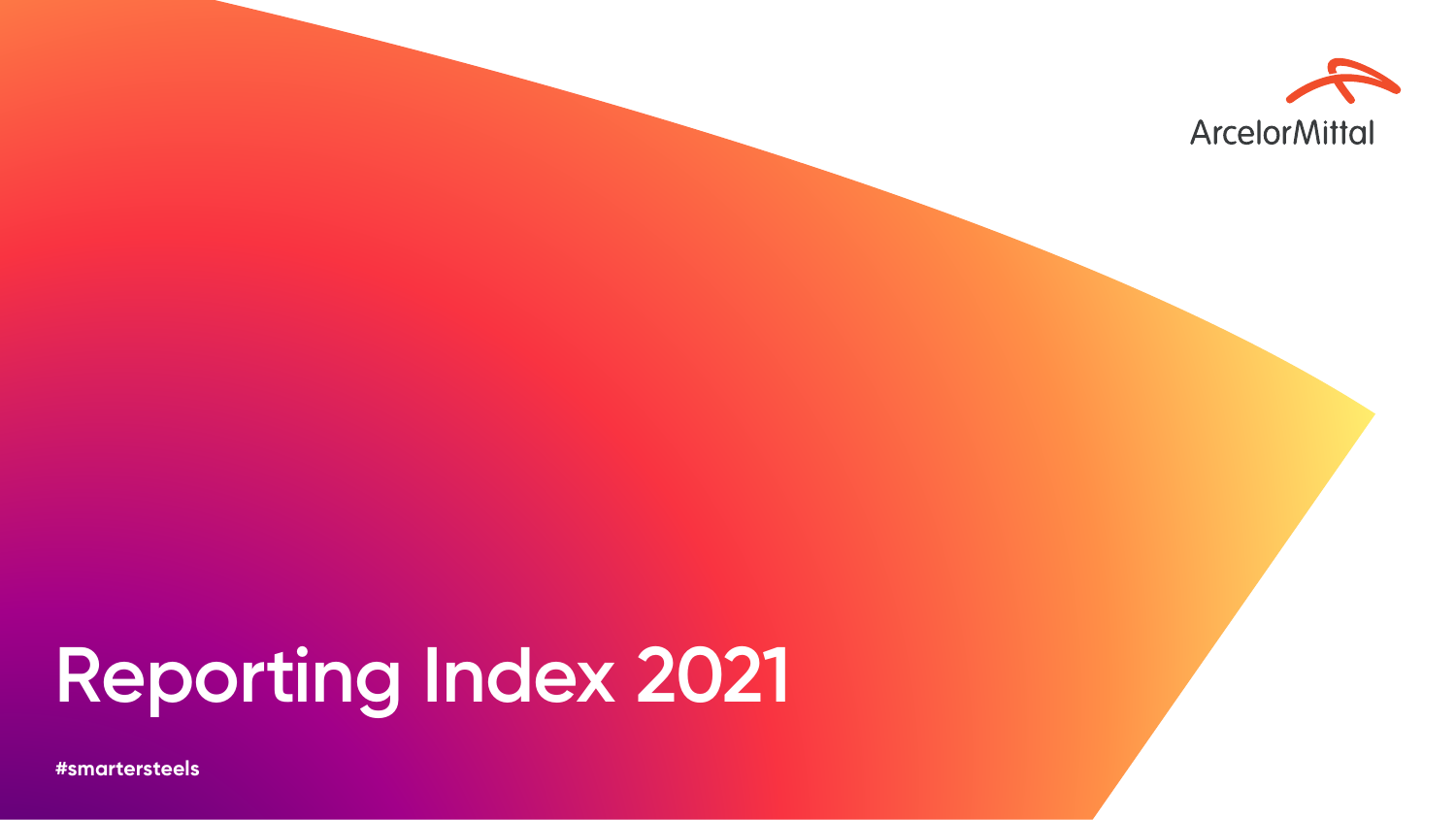#### <span id="page-1-0"></span>**Contents**

## **[Our approach to reporting](#page-2-0)**

| ∽     |  |
|-------|--|
| .<br> |  |

#### Section 1

**[Statement of reporting principles](#page-3-0)  [\(IIRC and GRI\)](#page-3-0)** [Page 3](#page-3-0)

#### Section 2

| IIRC content elements and concepts |  |
|------------------------------------|--|
| Page 4                             |  |

#### Section 3

| <b>SDG</b> index |  |
|------------------|--|
| Page 5           |  |

#### Section 4

**[GRI index](#page-6-0)** [Page 6](#page-6-0)

#### Section 5 **[SASB](#page-9-0)**

| <b>SASB</b> |  |
|-------------|--|
| Page 9      |  |
|             |  |

## **Our reporting**

**Our Reporting Index is a central element in our commitment to engage stakeholders and communicate our financial and non-financial performance.**

**It forms part of our wider approach to reporting at a global and local level, supported by reports that provide details on specific areas of our work or are designed for the use of specific stakeholder groups. Please find details of our other reporting below.**



**This report forms part of our wider approach to reporting at a global and local level, supported by reports that provide details on specific areas of our work or are designed for the use of specific stakeholder groups.** 

#### **Access our other reporting:**



**Our local sustainability reports are available on country websites: [annualreview2021.arcelormittal.com](https://www.annualreview2021.arcelormittal.com)**

2021

Reporting Index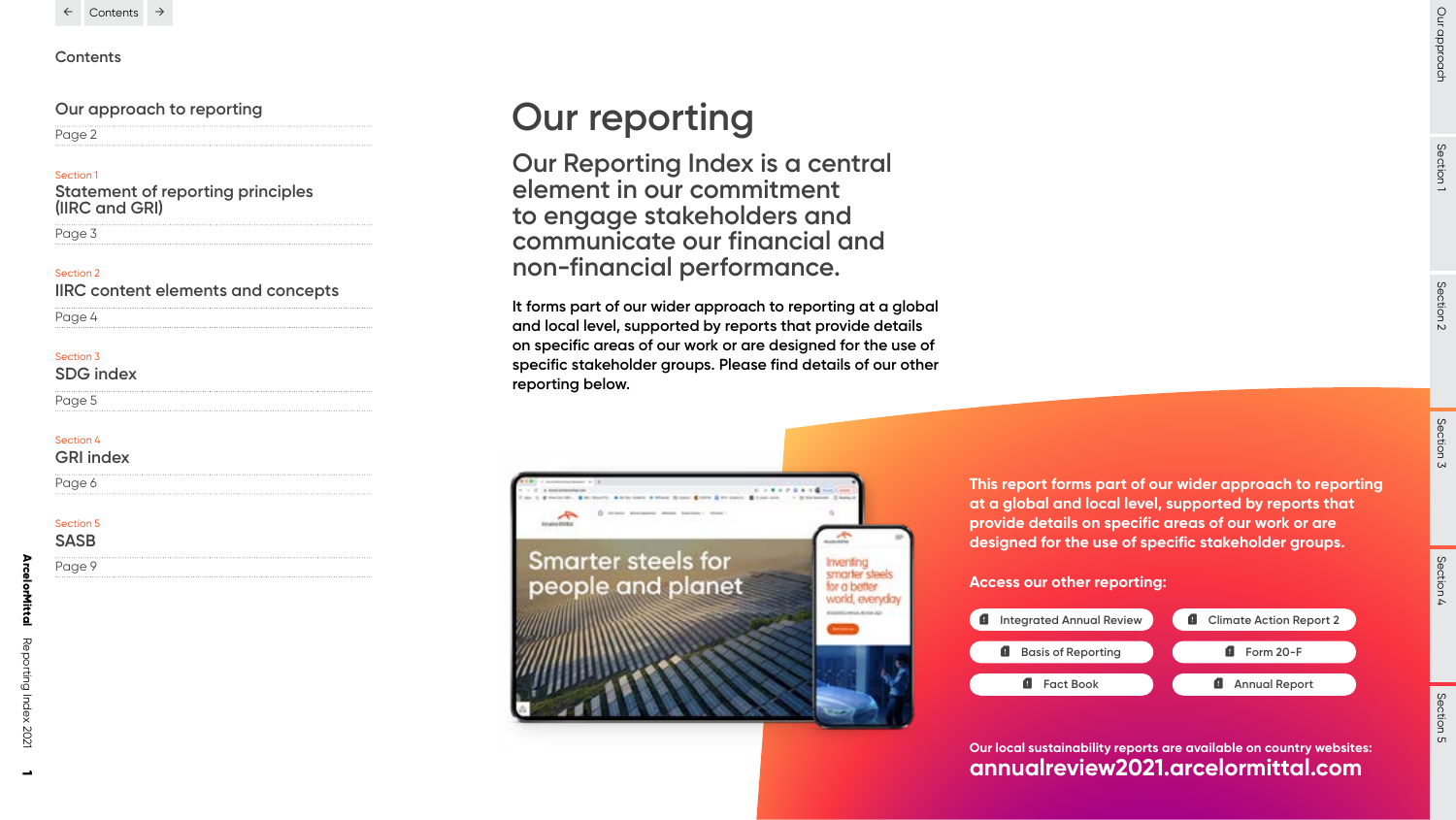# <span id="page-2-0"></span>**Our approach to reporting**

### **Integrated reporting framework**

**Our Integrated Annual Review 2021 describes the context for and progress of our business as the world's leading steel and mining company, and so outlines what the key considerations are in creating value for our stakeholders now and in the future. Through this report we aim to reflect the guiding principles of the International Integrated Reporting Framework (IIRC).** 

**Our Reporting Index houses references to the data and their sources in ArcelorMittal reports (e.g. Integrated Annual Review, Fact Book and Form 20-F), reflecting the principles and guidelines of the Value Reporting Foundation (VRF): IIRC and Sustainability Accounting Standards Board (SASB), and the Global Reporting Initiative (GRI) Sustainability Reporting Standards. It also reflects how ArcelorMittal contributes to the UN SDGs, and serves as our 2021 communication on progress of our implementation of the United Nations Global Compact (UNGC) principles.**

#### **UN Sustainable Development Goals (SDGs)**

There is significant alignment between our 10 SD outcomes and the 17 UN SDGs. We contribute to many of the SDGs and we have identified 10 SD outcomes and five SD themes through which we manage and provide oversight for our strategic response, as outlined in our [Integrated Annual](https://corporate-media.arcelormittal.com/media/bg1n545s/arcelor-mittal-integrated-annual-review-2021.pdf)  [Review 2021, page 50.](https://corporate-media.arcelormittal.com/media/bg1n545s/arcelor-mittal-integrated-annual-review-2021.pdf)

#### **EU directive on non-financial reporting**

European Union law requires large companies to disclose certain information about the way they operate and manage social and environmental challenges. Directive 2014/95/EU lays down the requirement for disclosure of non-financial and diversity information by large companies. As a company registered in Luxembourg, we are guided by the Luxembourg implementation of the directive, using the IIRC framework to guide our reporting on risks and materiality.

#### **Global Reporting Initiative (GRI)**

We continue to report in line with the GRI across our reporting landscape, including our Integrated Annual Review, our ongoing online narrative reporting, and our local sustainability reports. We are now using their latest guidelines and you can find details in this Reporting Index. Whilst we cover those standards that are material on a global scale within this report, many more are material to stakeholders in certain countries, and most meaningfully reported within our country SD reports.

#### **Sustainability Accounting Standards Board**

The Sustainability Accounting Standards Board (SASB) published a draft disclosure standard for the iron and steel industry in 2014, and launched their first public standard in December 2018. ArcelorMittal recognises the value of SASB's approach to create disclosures expectations based on the material issues for each sector, even if there is not full consensus as to what these are. For the second time in 2021, ArcelorMittal publishes an index to guide users to its disclosures according to the SASB Sustainability Accounting Standards for the iron and steel industry.

#### **Reporting format**

We believe that online reporting is the most practical and efficient way to communicate with the widest number of stakeholders, and we have produced this report as an interactive, downloadable pdf. To bring our Integrated Annual Review further in line with the IIRC principle of conciseness, we have focused the content on the progress of the year and our outlook; where appropriate, we signpost the reader to further information published elsewhere online.

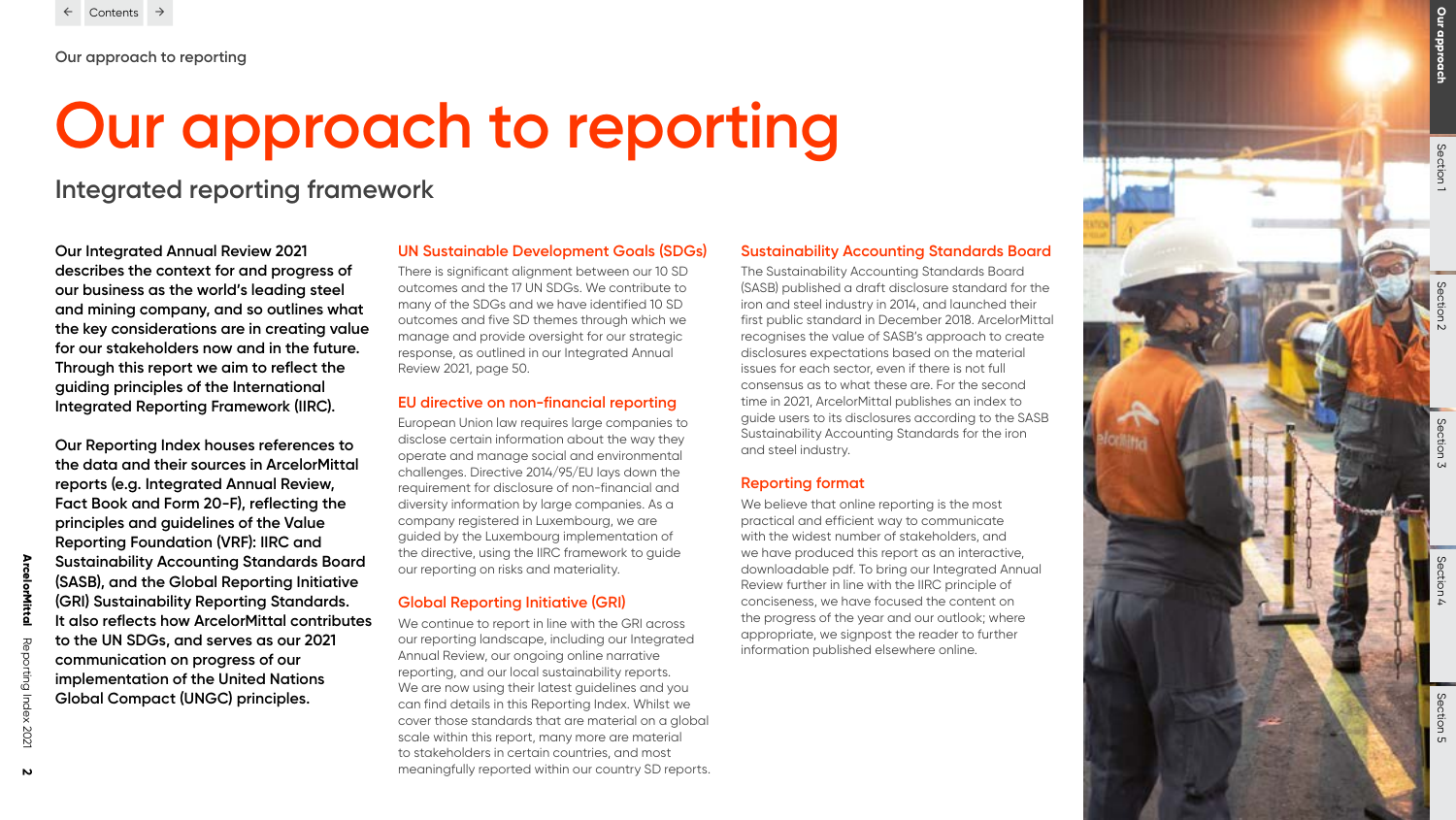# <span id="page-3-0"></span>**Statement of reporting principles (IIRC and GRI)**

| <b>Reporting principle</b>              | <b>IIRC</b> | GRI | Response                                                                                                                                                                                                                                                                                                                                                                                                                                   |
|-----------------------------------------|-------------|-----|--------------------------------------------------------------------------------------------------------------------------------------------------------------------------------------------------------------------------------------------------------------------------------------------------------------------------------------------------------------------------------------------------------------------------------------------|
| Strategic focus and future orientation  |             |     | See Executive chairman's statement, Chief executive officer's statement (pages 3-6), and Sustainable business (pages 9-12) sections of our Integrated Annual Review.                                                                                                                                                                                                                                                                       |
| Stakeholder inclusiveness/relationships |             |     | See the Sustainability leadership (page 32) and Strong governance (page 46) sections of our Integrated Annual Review.                                                                                                                                                                                                                                                                                                                      |
| <b>Sustainability context</b>           |             |     | See the Sustainable business section of our Integrated Annual Review (pages 9-12) for a summary of the sustainability context, and for more details see the Sustainability section<br>on our corporate website.                                                                                                                                                                                                                            |
| <b>External environment</b>             |             |     | See Executive chairman's statement, Chief executive officer's statement (pages 3-6) and Risk management, materiality and assurance section (page 51) of our Integrated<br><b>Annual Review.</b>                                                                                                                                                                                                                                            |
| <b>Materiality</b>                      |             |     | In 2021, we assessed the issues that are material to our stakeholders and to our business in maintaining our license to operate (see Integrated Annual Review pages 51 - 53).<br>This integrated review also identifies priorities for the business and our stakeholders as set out in the Driving a relentless focus on safety section (page 15), Our roadmap to net-zero<br>(page 26), and Sustainability leadership (page 32) sections. |
| Completeness                            |             |     | Our coverage of material topics is explained in the Basis of Reporting and Risk management, materiality and assurance section of the Integrated Annual Review (pages 51 - 53).                                                                                                                                                                                                                                                             |
| <b>Balance</b>                          |             |     | Throughout the Integrated Annual Review we identify both the challenges and the opportunities that we face, including open discussion of the key stakeholder concerns that have<br>occurred during the year. We also report fully on the same key metrics as last year, regardless of whether performance has improved or declined.                                                                                                        |
| <b>Consistency and comparability</b>    |             |     | This is our seventh Integrated Annual Review to bring together financial and non-financial reporting, and we report on the same data as previous years. Figures for earlier years were<br>reported in separate annual reviews and sustainable development reports. Any exceptions are detailed in our (Basis of Reporting).                                                                                                                |
| Accuracy                                |             |     | We explain our methodology for calculating performance in our Basis of Reporting document. DNV has provided public assurance for carbon and energy KPIs and health and safety,<br>as set out in their Assurance Statement. (see Integrated Annual Review page 58).                                                                                                                                                                         |
| <b>Timeliness</b>                       |             |     | We report financial and non-financial data annually through the Integrated Annual Review and our Form 20-F.                                                                                                                                                                                                                                                                                                                                |
| Clarity                                 |             |     | We have published the 2021 Integrated Annual Review on arcelormittal.com with options to download and print information as required.                                                                                                                                                                                                                                                                                                       |
| Reliability                             |             |     | We explain our methodology for calculating performance in our Basis of Reporting document. DNV has provided limited assurance for certain environmental data and health and<br>safety, as set out in their Assurance Statement (see Integrated Annual Review page 58).                                                                                                                                                                     |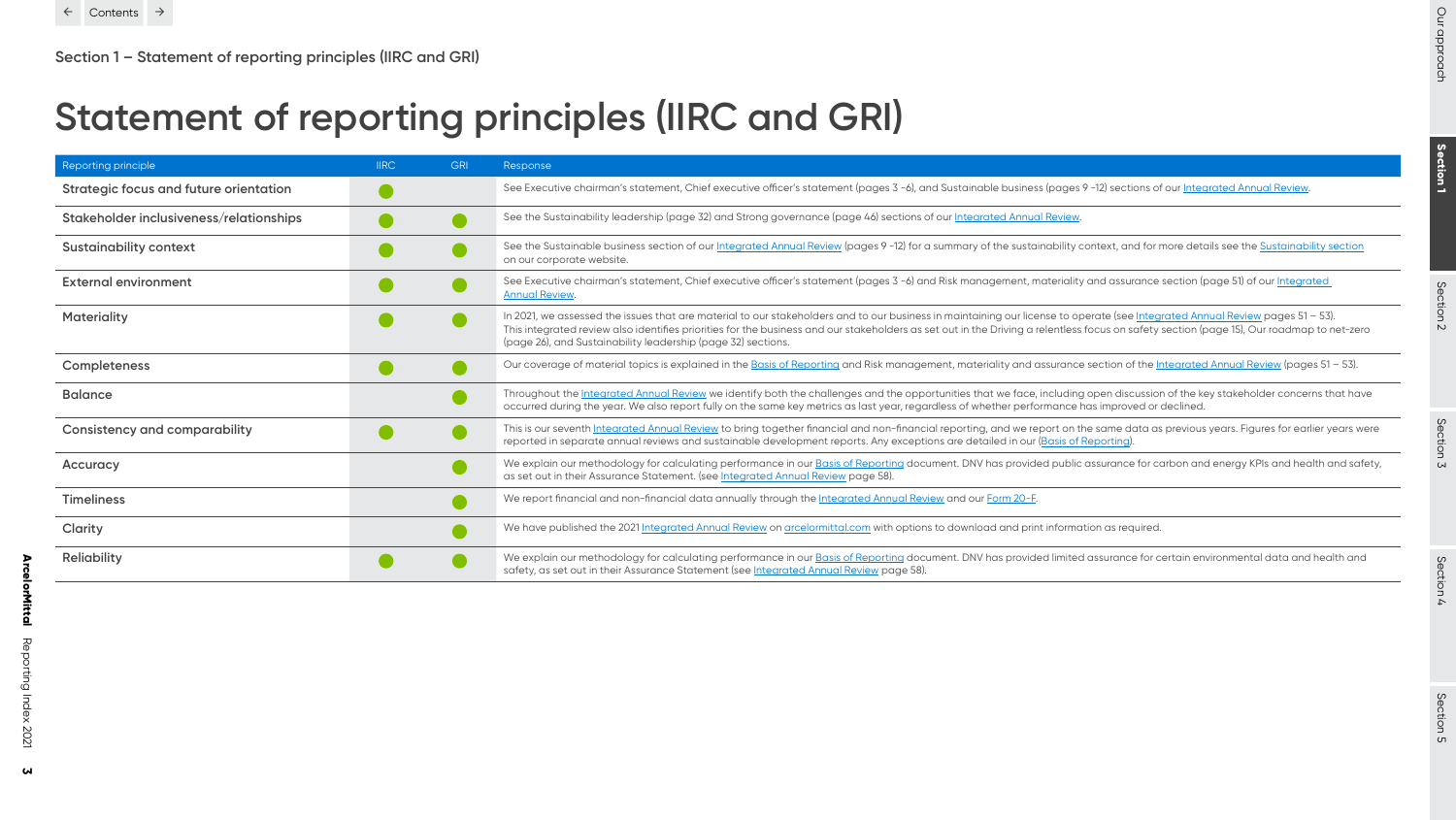## <span id="page-4-0"></span>**IIRC content elements and concepts**

| Content element/concept          | Our response                                                                                                                                                                                                                                                                                                                                                                                                                                                  |
|----------------------------------|---------------------------------------------------------------------------------------------------------------------------------------------------------------------------------------------------------------------------------------------------------------------------------------------------------------------------------------------------------------------------------------------------------------------------------------------------------------|
| Governance                       | See Integrated Annual Review pages 40 - 45: Strong governance.                                                                                                                                                                                                                                                                                                                                                                                                |
| <b>Business model</b>            | See Integrated Annual Review pages 3 - 11: Executive chairman's statement, Chief executive officer's statement, Chief financial officer's statement, Our strategy.                                                                                                                                                                                                                                                                                            |
| <b>Risks and opportunities</b>   | The risk and opportunities we consider arising from our external operating environment are presented in our Integrated Annual Review pages 51 - 53: Risk management, materiality and assurance,<br>and in more detail in the Form 20-F. We also explain our climate-related risks in our Climate Action Report 2 and in the Form 20-F.                                                                                                                        |
| Strategy and resource allocation | See Integrated Annual Review pages 3 - 11: Chief financial officer's statement, and Our strategy which outline our financial plan and our approach to capital allocation in more detail; and on<br>pages 20 - 25. Pioneering new products, solutions and business models for a smart transition sets out our new developments in product innovation; and Strengthening our environmental stewardship on<br>page 34 outlines our sustainable development plan. |
| Performance                      | See Integrated Annual Review pages 3 - 11: Executive chairman's statement, Chief executive officer's statement, Chief financial officer's statement, and Our strategy. See also the Fact Book Sustainability<br>performance section.                                                                                                                                                                                                                          |
| Value creation                   | See Integrated Annual Review pages 12 - 13.                                                                                                                                                                                                                                                                                                                                                                                                                   |

#### **The capitals**

In this integrated review, we demonstrate the resources we rely on and the different forms of value we create as a steel and mining company, expressed through the following capitals, see [Integrated Annual Review](https://corporate-media.arcelormittal.com/media/bg1n545s/arcelor-mittal-integrated-annual-review-2021.pdf), How we cr our 10 SD outcomes can be found below.

| Outcomes                                            | People | Products | Infrastructure | Resources | Air, land and<br>water | Carbon and<br>energy | Supply chains | 8<br>Community | Scientist and<br>engineering | 10<br>Impact |
|-----------------------------------------------------|--------|----------|----------------|-----------|------------------------|----------------------|---------------|----------------|------------------------------|--------------|
| Financial capital - Strong balance sheet            |        |          |                |           |                        |                      |               |                |                              |              |
| Manufactured capital - Unique global portfolio      |        |          |                |           |                        |                      |               |                |                              |              |
| Natural capital - Responsible resource use          |        |          |                |           |                        |                      |               |                |                              |              |
| Human capital - High performing organisation        |        |          |                |           |                        |                      |               |                |                              |              |
| Intellectual capital - Leading R&D                  |        |          |                |           |                        |                      |               |                |                              |              |
| Social and relationship capital - Stakeholder trust |        |          |                |           |                        |                      |               |                |                              |              |

A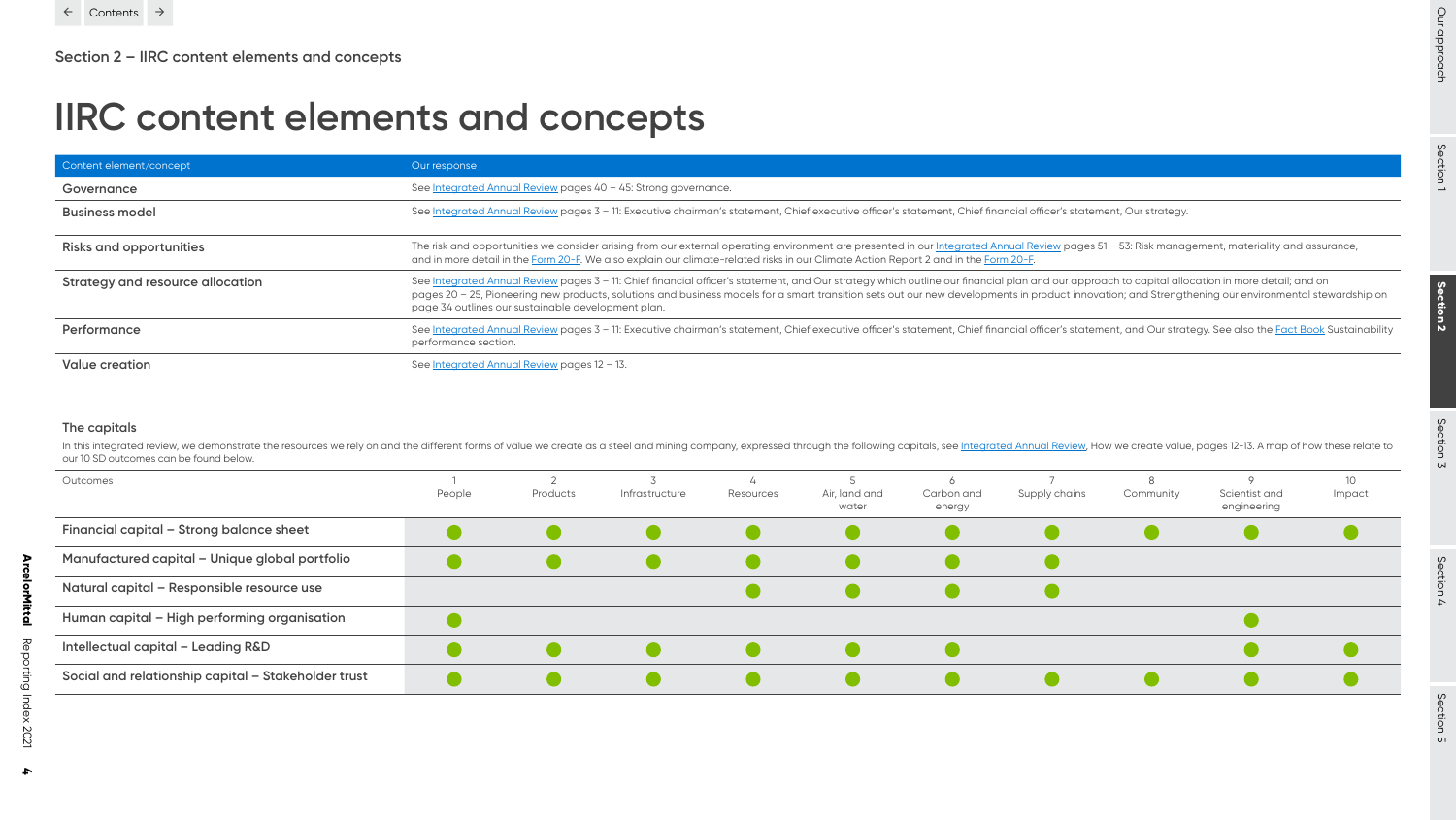## <span id="page-5-0"></span>**SDG index**

|                                                                                                                                                                                                                                                                                                                                                                                                                                          |                                               | $\overline{1}$<br>People | $\overline{2}$<br>Products | 3<br>Infrastructure | $\overline{4}$<br>Resources | 5<br>Air, land and<br>water                         | 6<br>Carbon and<br>energy | $7^{\circ}$<br>Supply chains | $\,8\,$<br>Community | $\circ$<br>Scientist and<br>engineering | 10 <sup>°</sup><br>Impact |
|------------------------------------------------------------------------------------------------------------------------------------------------------------------------------------------------------------------------------------------------------------------------------------------------------------------------------------------------------------------------------------------------------------------------------------------|-----------------------------------------------|--------------------------|----------------------------|---------------------|-----------------------------|-----------------------------------------------------|---------------------------|------------------------------|----------------------|-----------------------------------------|---------------------------|
| UN SDG                                                                                                                                                                                                                                                                                                                                                                                                                                   |                                               |                          |                            |                     |                             |                                                     |                           |                              |                      |                                         |                           |
|                                                                                                                                                                                                                                                                                                                                                                                                                                          |                                               |                          |                            |                     |                             | ArcelorMittal's SD outcomes                         |                           |                              |                      |                                         |                           |
| $\begin{array}{c c}\n3 & \text{WDEERW} \\ \hline\n-\sqrt{\blacklozenge}\n\end{array}$                                                                                                                                                                                                                                                                                                                                                    | 3 Health                                      |                          |                            |                     |                             |                                                     |                           |                              |                      |                                         |                           |
|                                                                                                                                                                                                                                                                                                                                                                                                                                          | 4 Quality education                           |                          |                            |                     |                             |                                                     |                           |                              |                      |                                         |                           |
|                                                                                                                                                                                                                                                                                                                                                                                                                                          | 5 Gender equality                             |                          |                            |                     |                             |                                                     |                           |                              |                      |                                         |                           |
| $\begin{array}{c c c c} \hline \text{4} & \text{out} & \text{4} & \text{out} \\ \hline \text{5} & \text{out} & \text{4} & \text{4} & \text{4} \\ \hline \text{6} & \text{out} & \text{4} & \text{4} & \text{4} \\ \hline \text{7} & \text{6} & \text{6} & \text{6} & \text{6} \\ \hline \text{8} & \text{6} & \text{6} & \text{6} & \text{6} \\ \hline \text{9} & \text{10} & \text{11} & \text{12} & \text{13} \\ \hline \text{10} & \$ | 6 Clean water and sanitation                  |                          |                            |                     |                             |                                                     |                           |                              |                      |                                         |                           |
| $7 \max_{\text{maxmax}}$                                                                                                                                                                                                                                                                                                                                                                                                                 | Affordable and clean energy<br>$\overline{7}$ |                          |                            |                     |                             |                                                     |                           |                              |                      |                                         |                           |
| B DESIGNATION                                                                                                                                                                                                                                                                                                                                                                                                                            | 8 Decent work and economic growth             |                          |                            |                     |                             |                                                     |                           |                              |                      |                                         |                           |
|                                                                                                                                                                                                                                                                                                                                                                                                                                          | 9 Industry, innovation and infrastructure     |                          |                            |                     |                             |                                                     |                           |                              |                      |                                         |                           |
| $\begin{array}{c}\n\hline\n11 \\ \hline\n\end{array}\n\begin{array}{c}\n\hline\n\end{array}\n\end{array}\n\begin{array}{c}\n\hline\n\end{array}\n\begin{array}{c}\n\hline\n\end{array}\n\end{array}\n\begin{array}{c}\n\hline\n\end{array}\n\begin{array}{c}\n\hline\n\end{array}\n\end{array}\n\begin{array}{c}\n\hline\n\end{array}\n\begin{array}{c}\n\hline\n\end{array}\n\end{array}$                                               | 11 Sustainable cities and communities         |                          |                            |                     |                             |                                                     |                           |                              |                      |                                         |                           |
|                                                                                                                                                                                                                                                                                                                                                                                                                                          | 12 Responsible consumption and production     |                          |                            |                     |                             |                                                     |                           |                              |                      |                                         |                           |
| $\begin{array}{c}\n\hline\n\text{HOM} \\ \hline\n\text{HOM} \\ \hline\n\end{array}$                                                                                                                                                                                                                                                                                                                                                      | 13 Climate action                             |                          |                            |                     |                             |                                                     |                           |                              |                      |                                         |                           |
| $\begin{array}{c}\n 14 \frac{\text{Uff}}{\text{Kiliwants}} \\  \begin{array}{c}\n \text{Weyl} \\  \hline\n \text{Weyl} \\  \hline\n \text{Weyl} \\  \hline\n \end{array}\n \end{array}$                                                                                                                                                                                                                                                  | 14 Life below water                           |                          |                            |                     |                             |                                                     |                           |                              |                      |                                         |                           |
| $\begin{array}{c}\n15 \frac{18}{3000} \\ -2\n\end{array}$                                                                                                                                                                                                                                                                                                                                                                                | 15 Life on land                               |                          |                            |                     |                             |                                                     |                           |                              |                      |                                         |                           |
| $\begin{picture}(180,10) \put(0,0){\line(1,0){10}} \put(10,0){\line(1,0){10}} \put(10,0){\line(1,0){10}} \put(10,0){\line(1,0){10}} \put(10,0){\line(1,0){10}} \put(10,0){\line(1,0){10}} \put(10,0){\line(1,0){10}} \put(10,0){\line(1,0){10}} \put(10,0){\line(1,0){10}} \put(10,0){\line(1,0){10}} \put(10,0){\line(1,0){10}} \put(10,0){\line($                                                                                      | 16 Peace, justice and strong institutions     |                          |                            |                     |                             |                                                     |                           |                              |                      |                                         |                           |
|                                                                                                                                                                                                                                                                                                                                                                                                                                          |                                               |                          |                            |                     |                             | Transparent good governance - stakeholder relations |                           |                              |                      |                                         |                           |
| $\begin{picture}(120,110) \put(0,0){\line(1,0){10}} \put(15,0){\line(1,0){10}} \put(15,0){\line(1,0){10}} \put(15,0){\line(1,0){10}} \put(15,0){\line(1,0){10}} \put(15,0){\line(1,0){10}} \put(15,0){\line(1,0){10}} \put(15,0){\line(1,0){10}} \put(15,0){\line(1,0){10}} \put(15,0){\line(1,0){10}} \put(15,0){\line(1,0){10}} \put(15,0){\line$                                                                                      | 17 Partnerships for the Goals                 |                          |                            |                     |                             |                                                     |                           |                              |                      |                                         |                           |

ArcelorMittal Reporting Index 2021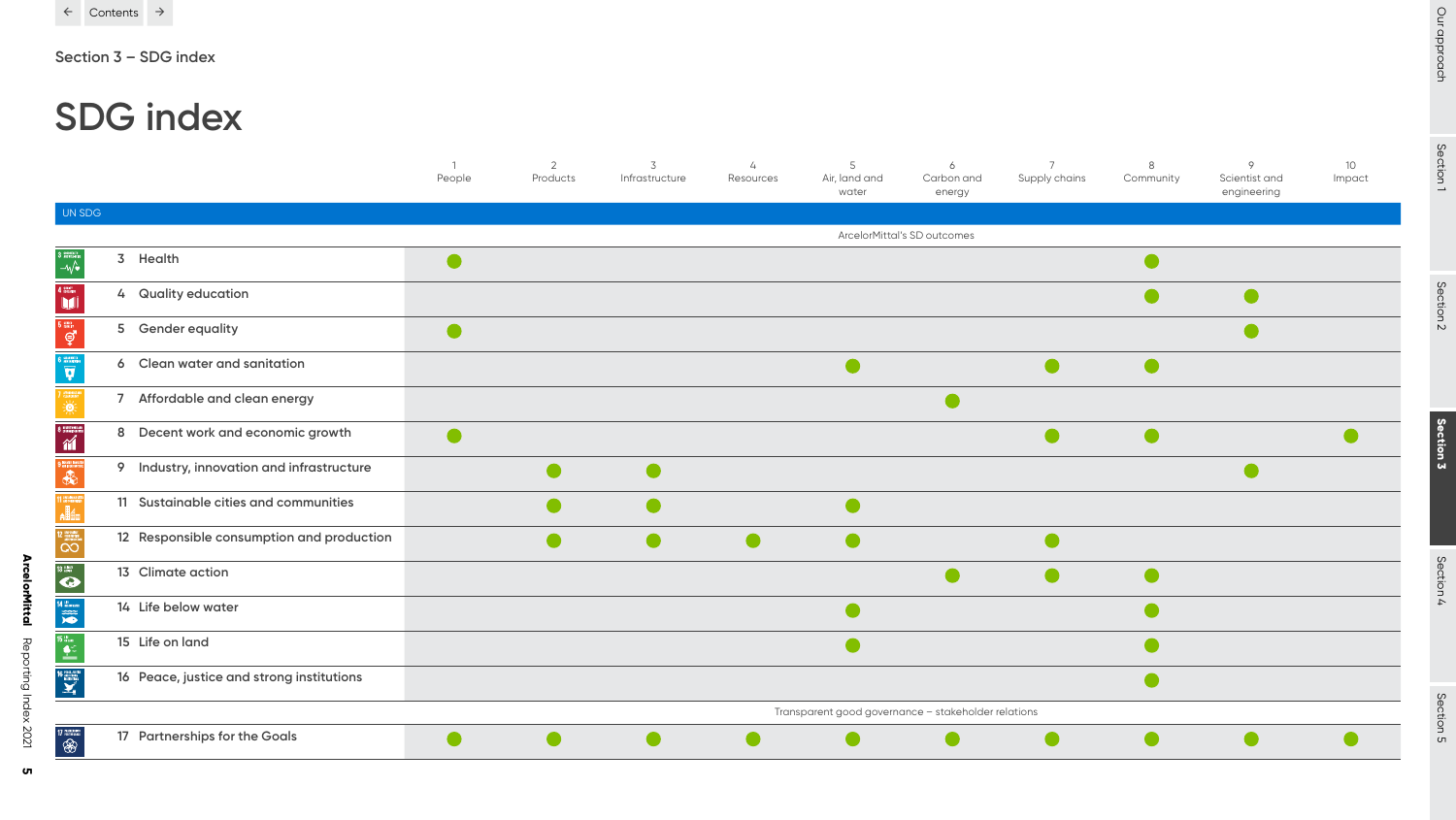#### <span id="page-6-0"></span>**Section 4 – GRI index**

## **GRI index**

The Integrated Annual Review has been prepared with reference to the GRI Sustainability Reporting Standards. We provide a reference guide below to readers wishing to know where relevant content can be found across our reporting landscape. We have included only those indicators that are material to our business either globally or locally.

|          | <b>GRI</b> indicator                                                        | <b>ArcelorMittal Disclosure</b>                                                                                                           |
|----------|-----------------------------------------------------------------------------|-------------------------------------------------------------------------------------------------------------------------------------------|
|          | GRI 2: General Disclosures 2021                                             |                                                                                                                                           |
| $2 - 2$  | Entities included in the organization's sustainability reporting            | Fact Book pages 40 - 51                                                                                                                   |
| $2 - 3$  | Reporting period, frequency and contact point                               | Reporting period: 1 January 2021 to 31 December 2021<br>Frequency: annual<br>For more information contact us at: CRteam@arcelormittal.com |
| $2 - 4$  | <b>Restatements of information</b>                                          | Fact Book pages 29 - 31                                                                                                                   |
| $2 - 5$  | <b>External assurance</b>                                                   | <b>Integrated Annual Review page 58</b>                                                                                                   |
| $2 - 6$  | Activities, value chain and other business relationships                    | Fact Book pages 56 - 89                                                                                                                   |
| $2 - 7$  | <b>Employees</b>                                                            | Fact Book page 29                                                                                                                         |
| $2 - 8$  | Workers who are not employees                                               | Fact Book page 29                                                                                                                         |
| $2 - 9$  | Governance structure and composition                                        | Form 20-F pages 205 - 211                                                                                                                 |
| $2 - 10$ | Nomination and selection of the highest governance body                     | Form 20-F pages 206 - 207                                                                                                                 |
| $2 - 11$ | Chair of the highest governance body                                        | Form 20-F page 205                                                                                                                        |
| $2 - 12$ | Role of the highest governance body in overseeing the management of impacts | Form 20-F pages 210 - 211                                                                                                                 |
| $2 - 13$ | Delegation of responsibility for managing impacts                           | Form 20-F pages 210 - 211                                                                                                                 |
| $2 - 14$ | Role of the highest governance body in sustainability reporting             | Integrated Annual Review pages 46 - 49                                                                                                    |
| $2 - 15$ | <b>Conflicts of interest</b>                                                | Form 20-F pages 206 - 207, page 213                                                                                                       |
| $2 - 16$ | <b>Communication of critical concerns</b>                                   | Form 20-F page 210                                                                                                                        |
| $2 - 17$ | Collective knowledge of the highest governance body                         | Form 20-F pages 208 - 209                                                                                                                 |
| $2 - 18$ | Evaluation of the performance of the highest governance body                | Form 20-F page 208                                                                                                                        |
| $2 - 19$ | <b>Remuneration policies</b>                                                | Form 20-F pages 186 - 196                                                                                                                 |
| $2 - 20$ | Process to determine remuneration                                           | Form 20-F pages 191 - 192                                                                                                                 |
| $2 - 22$ | Statement on sustainable development strategy                               | Integrated Annual Review pages 3 - 6                                                                                                      |

2021

elorMittal

Reporting Index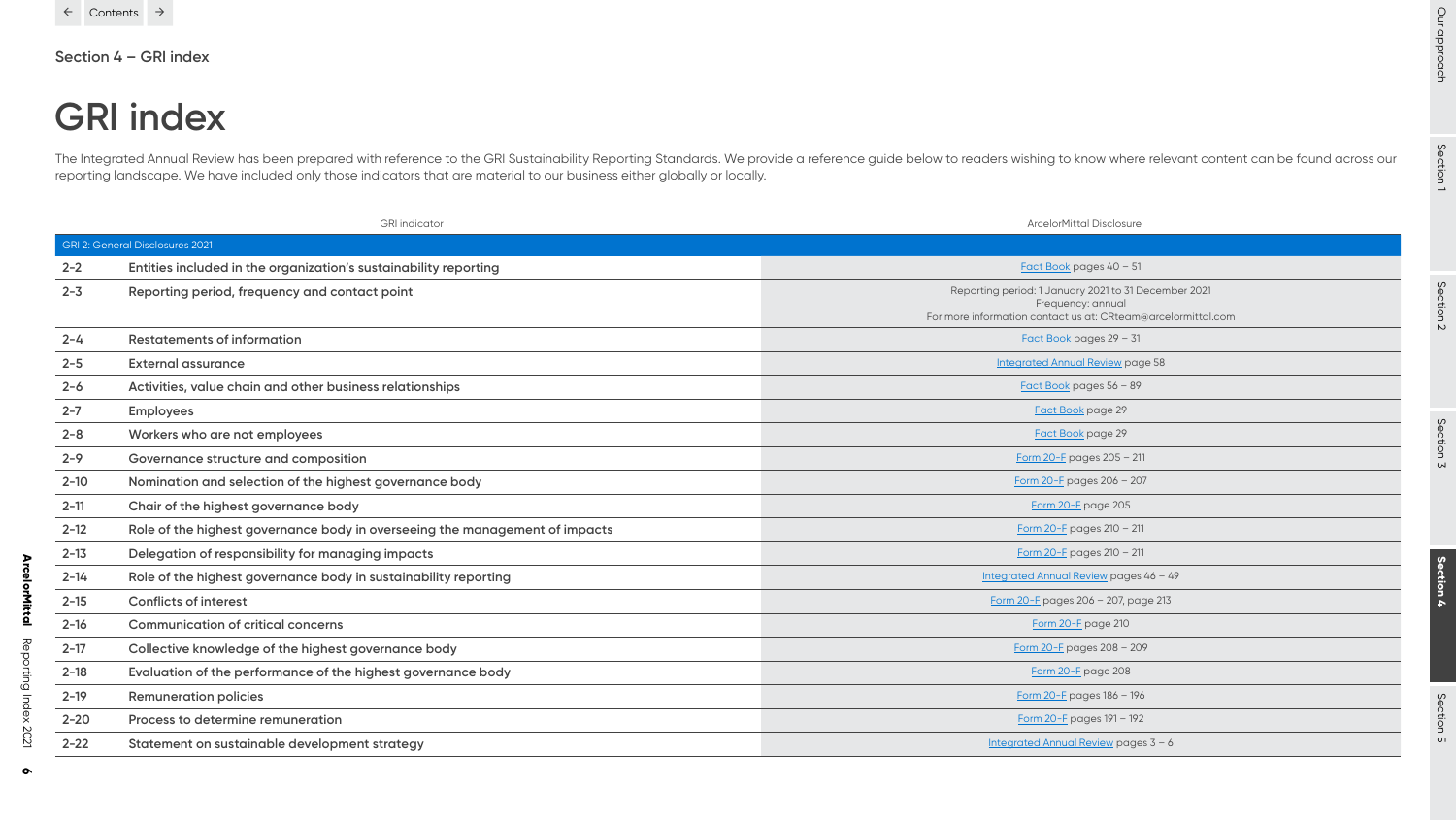|                      | <b>GRI</b> indicator                                                           | ArcelorMittal Disclosure                                                     |
|----------------------|--------------------------------------------------------------------------------|------------------------------------------------------------------------------|
| $2 - 23$             | <b>Policy commitments</b>                                                      | <b>ArcelorMittal reporting hub</b>                                           |
| $2 - 24$             | <b>Embedding policy commitments</b>                                            | Form 20-F pages 213 - 214                                                    |
| $2 - 25$             | Processes to remediate negative impacts                                        | Human Rights (Grievance mechanism)                                           |
| $2 - 26$             | Mechanisms for seeking advice and raising concerns                             | <b>External Stakeholder Engagement Procedure</b>                             |
| $2 - 27$             | <b>Compliance with laws and regulations</b>                                    | <b>Code of Business Conduct</b>                                              |
| $2 - 28$             | <b>Membership associations</b>                                                 | Mapping ArcelorMittal's advocacy alignment with the goal of net zero by 2050 |
| $2 - 29$             | Approach to stakeholder engagement                                             | <b>External Stakeholder Engagement Procedure</b>                             |
| $2 - 30$             | <b>Collective bargaining agreements</b>                                        | Fact Book page 29                                                            |
|                      | GRI 201: Economic Performance 2016                                             |                                                                              |
| $201 - 2$            | Financial implications and other risks and opportunities due to climate change | Climate Action Report 2 pages 42 - 39                                        |
|                      | GRI 205: Anti-corruption 2016                                                  |                                                                              |
| $205 - 2$            | Communication and training about anti-corruption policies and procedures       | Fact Book page 31                                                            |
| $205 - 3$            | Confirmed incidents of corruption and actions taken                            | Form 20-F pages 213 - 214                                                    |
| GRI 207: Tax 2019    |                                                                                |                                                                              |
| $207 - 1$            | Approach to tax                                                                | Form 20-F pages 233 - 237                                                    |
| $207 - 2$            | Tax governance, control, and risk management                                   | Form 20-F pages 233 - 239                                                    |
|                      | GRI 301: Materials 2016                                                        |                                                                              |
| $301 - 1$            | Materials used by weight or volume                                             | Fact Book page 29                                                            |
| $301 - 2$            | Recycled input materials used                                                  | Fact Book page 29                                                            |
| GRI 302: Energy 2016 |                                                                                |                                                                              |
| $302 - 1$            | Energy consumption within the organization                                     | Fact Book page 30                                                            |
| $302 - 3$            | <b>Energy intensity</b>                                                        | Fact Book page 30                                                            |
|                      | GRI 303: Water and Effluents 2018                                              |                                                                              |
| $303 - 3$            | <b>Water withdrawal</b>                                                        | Fact Book page 30                                                            |
| $303 - 4$            | Water discharge                                                                | Fact Book page 30                                                            |
| $303 - 5$            | <b>Water consumption</b>                                                       | Fact Book page 30                                                            |

[Our approach](#page-2-0)

Our approach

ArcelorMittal Reporting Index 2021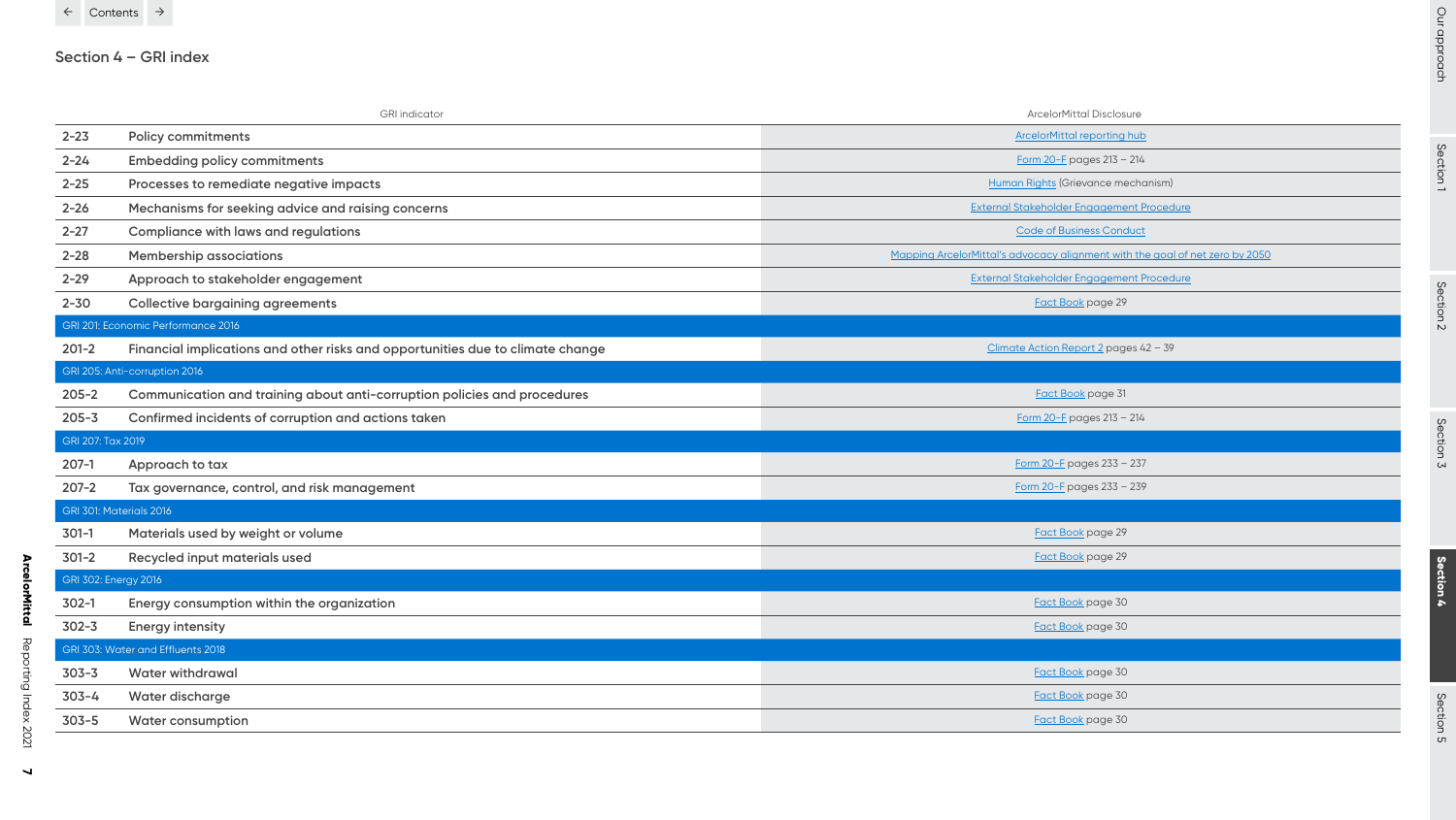|                     | <b>GRI</b> indicator                                                                                             | <b>ArcelorMittal Disclosure</b>         |  |  |  |
|---------------------|------------------------------------------------------------------------------------------------------------------|-----------------------------------------|--|--|--|
|                     | GRI 305: Emissions 2016                                                                                          |                                         |  |  |  |
| $305 - 1$           | Direct (Scope 1) GHG emissions                                                                                   | Fact Book page 30                       |  |  |  |
| $305 - 2$           | Energy indirect (Scope 2) GHG emissions                                                                          | Fact Book page 30                       |  |  |  |
| $305 - 3$           | Other indirect (Scope 3) GHG emissions                                                                           | Fact Book page 30                       |  |  |  |
| $305 - 4$           | <b>GHG emissions intensity</b>                                                                                   | Fact Book page 30                       |  |  |  |
| $305 - 7$           | Nitrogen oxides (NO <sub>v</sub> ), sulfur oxides (SO <sub>v</sub> ), and other significant air emissions        | Fact Book page 30                       |  |  |  |
| GRI 306: Waste 2020 |                                                                                                                  |                                         |  |  |  |
| $306 - 4$           | Waste diverted from disposal                                                                                     | Fact Book pages 29 - 30                 |  |  |  |
|                     | GRI 401: Employment 2016                                                                                         |                                         |  |  |  |
| $401 - 1$           | New employee hires and employee turnover                                                                         | Fact Book page 29                       |  |  |  |
|                     | GRI 403: Occupational Health and Safety 2018                                                                     |                                         |  |  |  |
| $403 - 1$           | Occupational health and safety management system                                                                 | <b>Health &amp; Safety Policy</b>       |  |  |  |
| $403 - 5$           | Worker training on occupational health and safety                                                                | Integrated Annual Review pages 15 - 18  |  |  |  |
| $403 - 6$           | Promotion of worker health                                                                                       | <b>Integrated Annual Review page 40</b> |  |  |  |
| $403 - 7$           | Prevention and mitigation of occupational health and safety impacts directly linked by<br>business relationships | Integrated Annual Review pages 15 - 18  |  |  |  |
| $403 - 8$           | Workers covered by an occupational health and safety management system                                           | Fact Book page 29                       |  |  |  |
| $403 - 9$           | Work-related injuries                                                                                            | Fact Book page 29                       |  |  |  |
|                     | GRI 404: Training and Education 2016                                                                             |                                         |  |  |  |
| $404 - 1$           | Average hours of training per year per employee                                                                  | Fact Book page 29                       |  |  |  |
| $404 - 2$           | Programs for upgrading employee skills and transition assistance programs                                        | <b>ArcelorMittal University</b>         |  |  |  |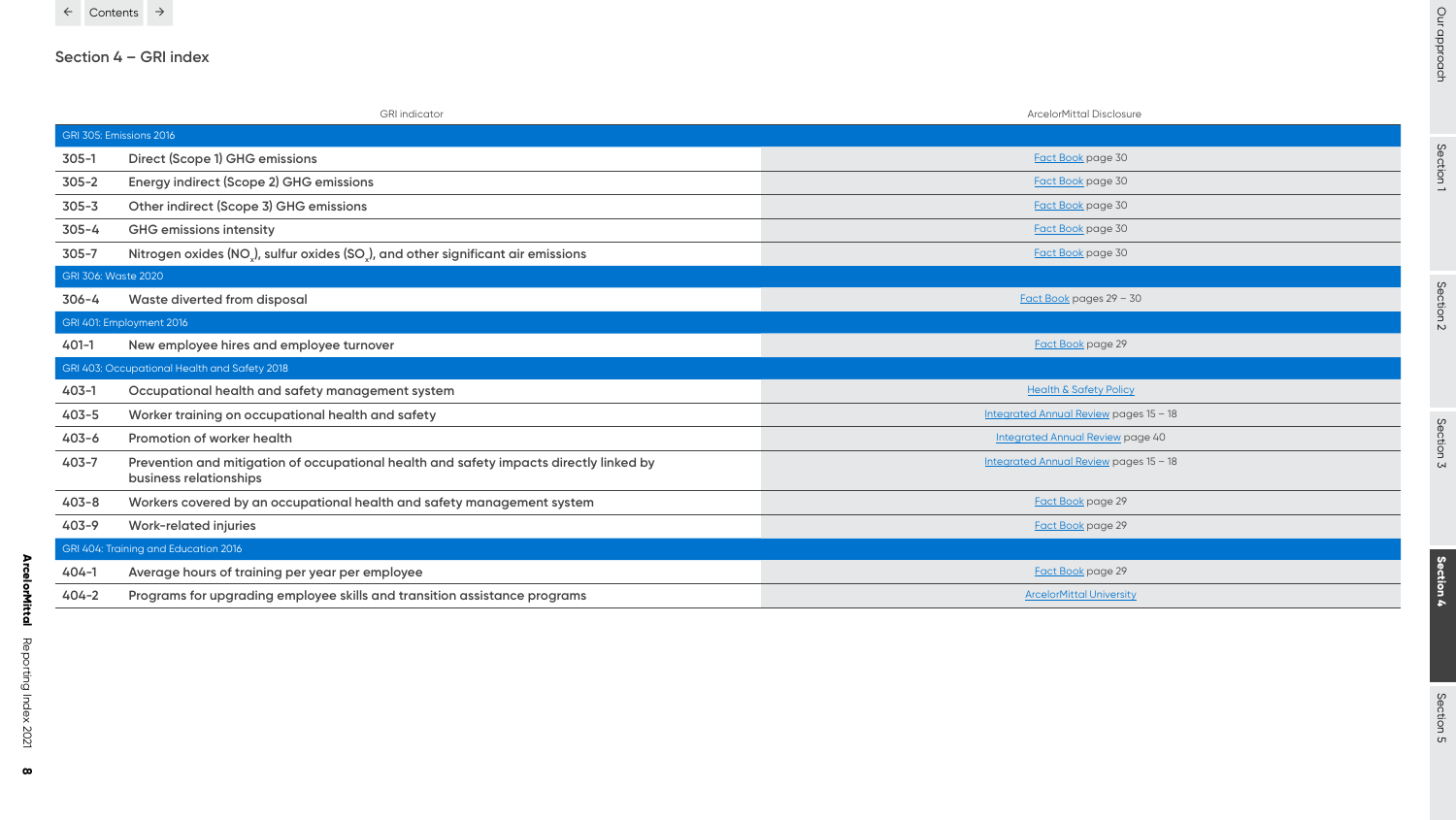### <span id="page-9-0"></span>**Section 5 – SASB**

## **SASB**

**9 ArcelorMittal** Reporting Index 2021

Reporting Index 2021

 $\bullet$ 

ArcelorMittal

| <b>SASB Topic</b>                       | Ref | <b>Accounting Metric</b>                                                                                                                                                                                                                                                                                                                             | <b>ArcelorMittal Disclosure</b>                                                                                                                 | Alignment |
|-----------------------------------------|-----|------------------------------------------------------------------------------------------------------------------------------------------------------------------------------------------------------------------------------------------------------------------------------------------------------------------------------------------------------|-------------------------------------------------------------------------------------------------------------------------------------------------|-----------|
| <b>GHG EM-IS-110a.1</b><br>Aligned with |     | The entity shall disclose gross global Scope 1 greenhouse gas (GHG) emissions to the atmosphere of the seven GHGs covered under the Kyoto Protocol.                                                                                                                                                                                                  | Fact Book: sustainability performance<br>See Basis of Reporting, methodology                                                                    |           |
| ArcelorMittal's<br>SD outcome 6:        |     | Scope 1 emissions are defined and shall be calculated according to the methodology contained in The Greenhouse Gas Protocol: A Corporate Accounting and<br>Reporting Standard (GHG Protocol).                                                                                                                                                        | <b>Basis of Reporting</b>                                                                                                                       |           |
| <b>Carbon and energy</b>                |     | The entity shall disclose % gross global Scope 1 GHG emissions that are covered under an emissions-limiting regulation or program that is intended to directly limit<br>or reduce emissions, such as cap-and-trade schemes, carbon tax/fee systems, and other emissions control (e.g., command-and-control approach) and permit<br>based mechanisms. | Breakdown of verified emissions under all<br>participating schemes in CDP C11                                                                   |           |
|                                         |     | The entity may discuss any change in its emissions from the previous reporting period, including whether the change was due to emissions reductions, divestment,<br>acquisition, mergers, changes in output, and/or changes in calculation methodology.                                                                                              | Integrated Annual Review page 31 and CDP C7.9a                                                                                                  |           |
|                                         |     | In the case that current reporting of GHG emissions to CDP or another entity (e.g., a national regulatory disclosure program) differs in terms of the scope and<br>consolidation approach used, the entity may disclose those emissions. However, primary disclosure shall be according to the guidelines described above.                           | IAR and CDP data use same scope and boundary.<br>Regulatory disclosures to governing authorities may<br>differ according to their specification |           |
|                                         | 6   | The entity may discuss the calculation methodology for its emissions disclosure, such as if data are from continuous emissions monitoring systems (CEMS),<br>engineering calculations, or mass balance calculations.                                                                                                                                 | <b>Basis of Reporting</b>                                                                                                                       |           |
| GHG EM-IS-110a.2<br>Aligned with        |     | The entity shall discuss its long-term and short-term strategy or plan to manage its Scope 1 greenhouse gas (GHG) emissions.                                                                                                                                                                                                                         | Integrated Annual Review pages 26 - 31<br><b>Climate Action Report 2</b>                                                                        |           |
| ArcelorMittal's                         |     | The entity shall discuss its emission reduction target(s) and analyse its performance against the target(s).                                                                                                                                                                                                                                         | Integrated Annual Review pages 26 - 31                                                                                                          |           |
| SD outcome 6:                           |     |                                                                                                                                                                                                                                                                                                                                                      | <b>Climate Action Report 2</b><br>For Europe, see Europe Climate Action Report                                                                  |           |
| <b>Carbon and energy</b>                |     | The entity shall discuss the activities and investments required to achieve the plans and/or targets, and any risks or limiting factors that might affect achievement<br>of the plans and/or targets.                                                                                                                                                | Integrated Annual Review pages 26 - 31<br><b>Climate Action Report 2</b><br>For Europe, see Europe Climate Action Report                        |           |
|                                         |     | The entity shall discuss the scope of its strategies, plans, and/or reduction targets, such as whether they pertain differently to different business units, geographies,<br>or emissions sources.                                                                                                                                                   | Integrated Annual Review pages 26 - 31<br>For Europe, see Europe Climate Action Report                                                          |           |
|                                         |     | The entity shall discuss whether its strategies, plans, and/or reduction targets are related to, or associated with, emissions limiting and/or emissions<br>reporting-based programs or regulations.                                                                                                                                                 | Integrated Annual Review pages 26 - 31<br>Climate Action Report 2 page 28                                                                       |           |
|                                         |     | Disclosure of strategies, plans, and/or reduction targets shall be limited to activities that were ongoing (active) or reached completion during the reporting period.                                                                                                                                                                               |                                                                                                                                                 |           |

Section 1

Section 1 Section 2 Section 2 [Section 3](#page-5-0)

Section 2

[Section 2](#page-4-0) Section 2 Section 2 Section 2 Section 2

Section 3

Section 4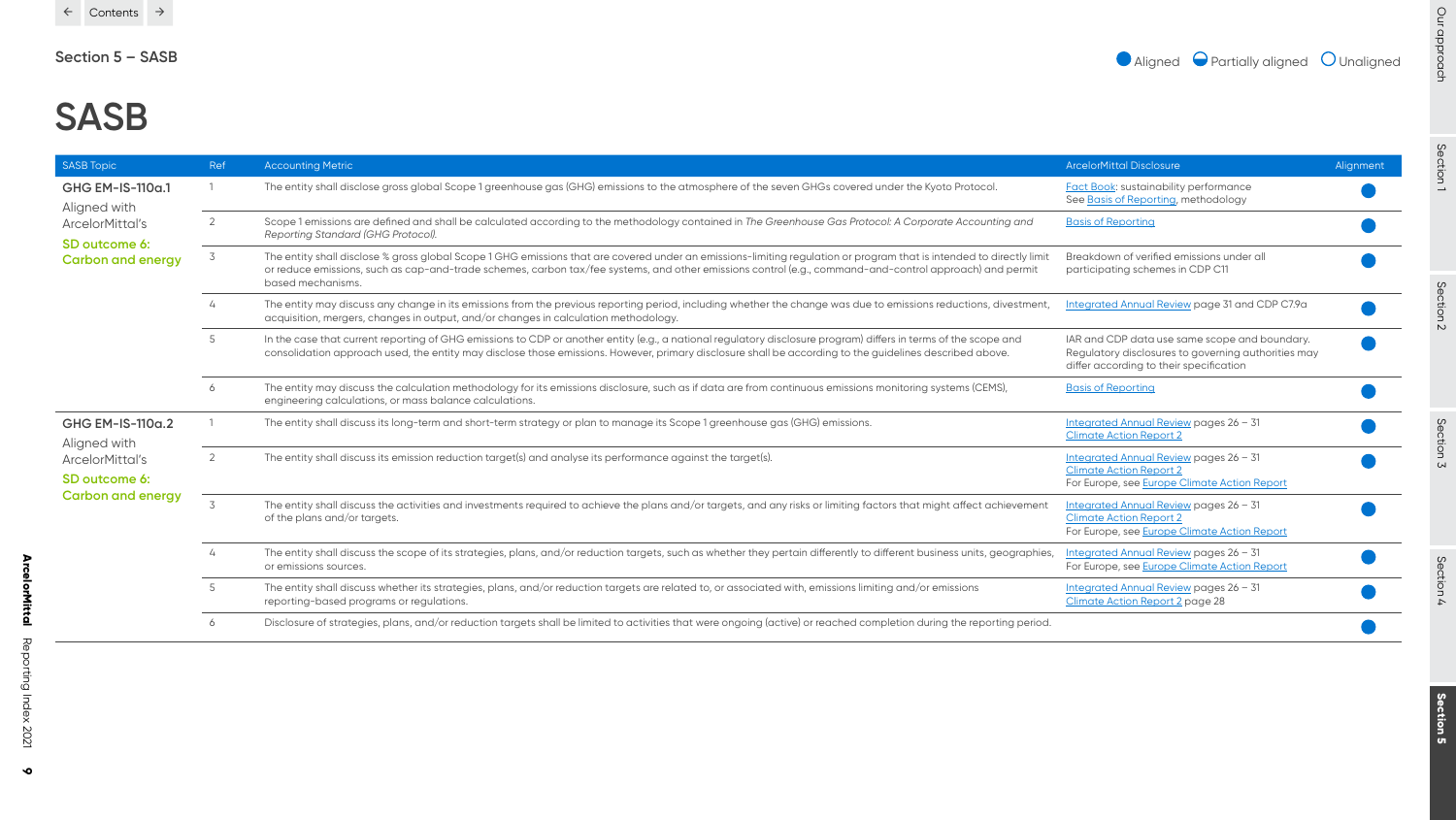| δē<br>Ğ |
|---------|

[Our approach](#page-2-0)

Our approach

| <b>SASB Topic</b>                  | Ref             | <b>Accounting Metric</b>                                                                                                                                                                                                                                                           | <b>ArcelorMittal Disclosure</b>                                                                                                   | Alignment                                       |
|------------------------------------|-----------------|------------------------------------------------------------------------------------------------------------------------------------------------------------------------------------------------------------------------------------------------------------------------------------|-----------------------------------------------------------------------------------------------------------------------------------|-------------------------------------------------|
| Air emissions<br>EM-IS-120a.1      |                 | The entity shall disclose its emissions of air pollutants, in metric tons per pollutant, that are released into the atmosphere that associated with its activities.                                                                                                                | Fact Book: sustainability performance pages 28 - 31                                                                               |                                                 |
| Aligned with                       |                 | The entity shall disclose its emissions of (1) carbon monoxide, reported as CO.                                                                                                                                                                                                    | Not disclosed at corporate level                                                                                                  | $\left( \begin{array}{c} 1 \end{array} \right)$ |
| ArcelorMittal's<br>SD outcome 5:   |                 | The entity shall disclose its emissions of (2) oxides of nitrogen (NO,), reported as NO <sub>y</sub> . (includes NO and NO <sub>2</sub> ).                                                                                                                                         | Fact Book: sustainability performance pages 28 - 31                                                                               |                                                 |
| Air land and water                 | $\Delta$        | The entity shall disclose its emissions of (3) oxides of sulfur (SO), reported as SO <sub>v</sub> . (includes SO <sub>3</sub> and SO <sub>3</sub> ).                                                                                                                               | Fact Book: sustainability performance pages 28 - 31                                                                               |                                                 |
|                                    |                 | The entity shall disclose its emissions of (4) particulate matter 10 micrometers or less in diameter (PM10), reported as PM10.                                                                                                                                                     | Fact Book: sustainability performance pages 28 - 31<br>dust emissions includes all particulate matter                             |                                                 |
|                                    |                 | The entity shall disclose its emissions of (5) oxides of manganese, reported as MnO.                                                                                                                                                                                               | Not disclosed at corporate level                                                                                                  | $\left( \begin{array}{c} 1 \end{array} \right)$ |
|                                    |                 | The entity shall disclose its emissions of (6) lead and lead compounds, reported as Pb.                                                                                                                                                                                            | Not disclosed at corporate level                                                                                                  |                                                 |
|                                    |                 | The entity shall disclose its emissions of (7) non-methane volatile organic compounds (VOCs).                                                                                                                                                                                      | Not disclosed at corporate level                                                                                                  |                                                 |
|                                    |                 | The entity shall disclose its emissions of (8) polycyclic aromatic hydrocarbons (PAHs).                                                                                                                                                                                            | Not disclosed at corporate level                                                                                                  |                                                 |
|                                    | 10 <sup>°</sup> | The entity may discuss the calculation methodology for its emissions disclosure, such as whether data are from continuous emissions monitoring systems (CEMS),<br>engineering calculations, or mass balance calculations.                                                          | <b>Basis of Reporting</b>                                                                                                         |                                                 |
| <b>Energy Mgn</b><br>EM-IS-130a.1  |                 | The entity shall disclose (1) the total amount of energy it consumed as an aggregate figure, in gigajoules (GJ)                                                                                                                                                                    | Fact Book: sustainability performance pages 28 - 31                                                                               |                                                 |
| Aligned with<br>ArcelorMittal's    | $\overline{2}$  | The entity shall disclose (2) the percentage of energy it consumed that was supplied from grid electricity.                                                                                                                                                                        | Fact Book: sustainability performance pages 28 - 31<br>Disclosure is % electricity from renewable and<br>recovered energy sources |                                                 |
| SD outcome 6:<br>Carbon and energy |                 | The entity shall disclose (3) the percentage of energy it consumed that is renewable energy.                                                                                                                                                                                       | Fact Book: sustainability performance pages 28 - 31                                                                               |                                                 |
|                                    |                 | The entity shall apply conversion factors consistently for all data reported under this disclosure, such as the use of HHVs for fuel usage (including biofuels) and<br>conversion of kilowatt hours (kWh) to GJ (for energy data including electricity from solar or wind energy). | <b>Basis of Reporting</b>                                                                                                         |                                                 |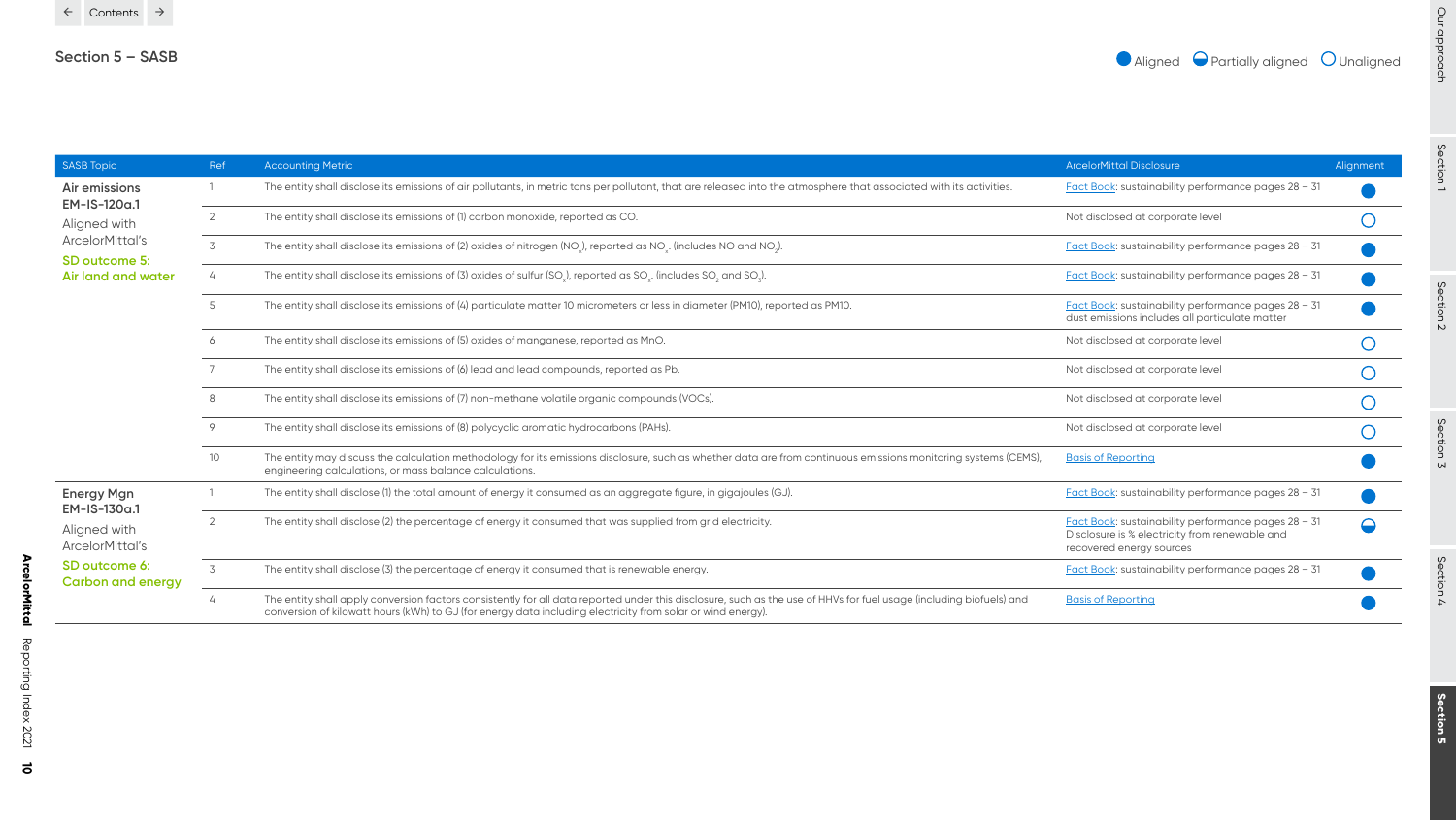| Section   |
|-----------|
| Section 2 |
| Section 3 |

| <b>SASB Topic</b>                                                                                          | Ref | <b>Accounting Metric</b>                                                                                                                                                                                                                                                                         | <b>ArcelorMittal Disclosure</b>                                                                                  | Alignment         |
|------------------------------------------------------------------------------------------------------------|-----|--------------------------------------------------------------------------------------------------------------------------------------------------------------------------------------------------------------------------------------------------------------------------------------------------|------------------------------------------------------------------------------------------------------------------|-------------------|
| <b>Energy Mgn</b><br>EM-IS-130a.2                                                                          |     | The entity shall disclose (1) the total amount of energy it consumed as an aggregate figure, in gigajoules (GJ).                                                                                                                                                                                 | Fact Book: sustainability performance pages $28 - 31$                                                            |                   |
| Aligned with<br>ArcelorMittal's<br>SD outcome 6:<br><b>Carbon and energy</b>                               |     | The entity shall disclose (2) the percentage of fuel consumed that is coal.                                                                                                                                                                                                                      | Fact Book: sustainability performance pages 28 - 31<br>% energy consumed that is renewable                       | $\bf\bm\bm\omega$ |
|                                                                                                            |     | The entity shall disclose (3) the percentage of fuel consumed that is natural gas.                                                                                                                                                                                                               | Fact Book: sustainability performance pages 28 - 31<br>% energy consumed that is renewable                       | $\mathbf \Theta$  |
|                                                                                                            |     | The entity shall disclose $(4)$ the percentage of fuel consumed that is renewable fuel.                                                                                                                                                                                                          | Fact Book: sustainability performance pages 28 - 31                                                              |                   |
|                                                                                                            |     | In calculating energy consumption from fuels, the entity shall use higher heating values (HHV).                                                                                                                                                                                                  | Basis of Reporting: net calorific value used                                                                     | $\bigcirc$        |
|                                                                                                            | 6   | The entity shall apply conversion factors consistently for all data reported under this disclosure, such as the use of HHVs for fuel usage.                                                                                                                                                      | <b>Basis of Reporting Appendix</b>                                                                               |                   |
| <b>Water Mgn</b><br>EM-IS-140a.1<br>Aligned with<br>ArcelorMittal's<br>SD outcome 5:<br>Air land and water |     | The entity shall disclose the amount of water, in thousands of cubic meters, that was withdrawn from freshwater sources.                                                                                                                                                                         | Fact Book: sustainability performance pages $28 - 31$                                                            |                   |
|                                                                                                            |     | The entity shall disclose the percentage of water recycled as the volume, in thousands of cubic meters, recycled divided by the volume of water withdrawn.                                                                                                                                       | Reported in country sustainability reports e.g Brazil,<br>Belgium. Not disclosed at corporate level              | $\mathbf \Theta$  |
|                                                                                                            | ス   | The entity shall analyse all of its operations for water risks and identify activities that withdraw and consume water in locations with High (40-80%) or Extremely<br>High (>80%) Baseline Water Stress as classified by the World Resources Institute's (WRI) Water Risk Atlas tool, Aqueduct. | CDP Water 2020                                                                                                   |                   |
|                                                                                                            |     | The entity shall disclose its water withdrawn in locations with High or Extremely High Baseline Water Stress as a percentage of the total water withdrawn.                                                                                                                                       | CDP Water 2020                                                                                                   |                   |
|                                                                                                            |     | The entity shall disclose its water consumed in locations with High or Extremely High Baseline Water Stress as a percentage of the total water consumed.                                                                                                                                         | Country level sustainability reports e.g. Brazil,<br>South Africa                                                | $\mathbf\Theta$   |
| <b>Waste Mgn</b><br>EM-IS-150a.1                                                                           |     | The entity shall disclose the amount of waste generated, in metric tons.                                                                                                                                                                                                                         | Fact Book: sustainability performance pages 28 - 31                                                              |                   |
| Aligned with<br>ArcelorMittal's                                                                            |     | The entity shall disclose the percentage of waste generated that was hazardous.                                                                                                                                                                                                                  | Not reported at corporate level due to<br>differing definitions of hazardous waste<br>in different jurisdictions | ◯                 |
| SD outcome 4:<br><b>Resources and</b><br>by-products                                                       | 3   | The entity shall disclose the percentage of waste generated that was recycled.                                                                                                                                                                                                                   | Fact Book: sustainability performance pages 28 - 31                                                              |                   |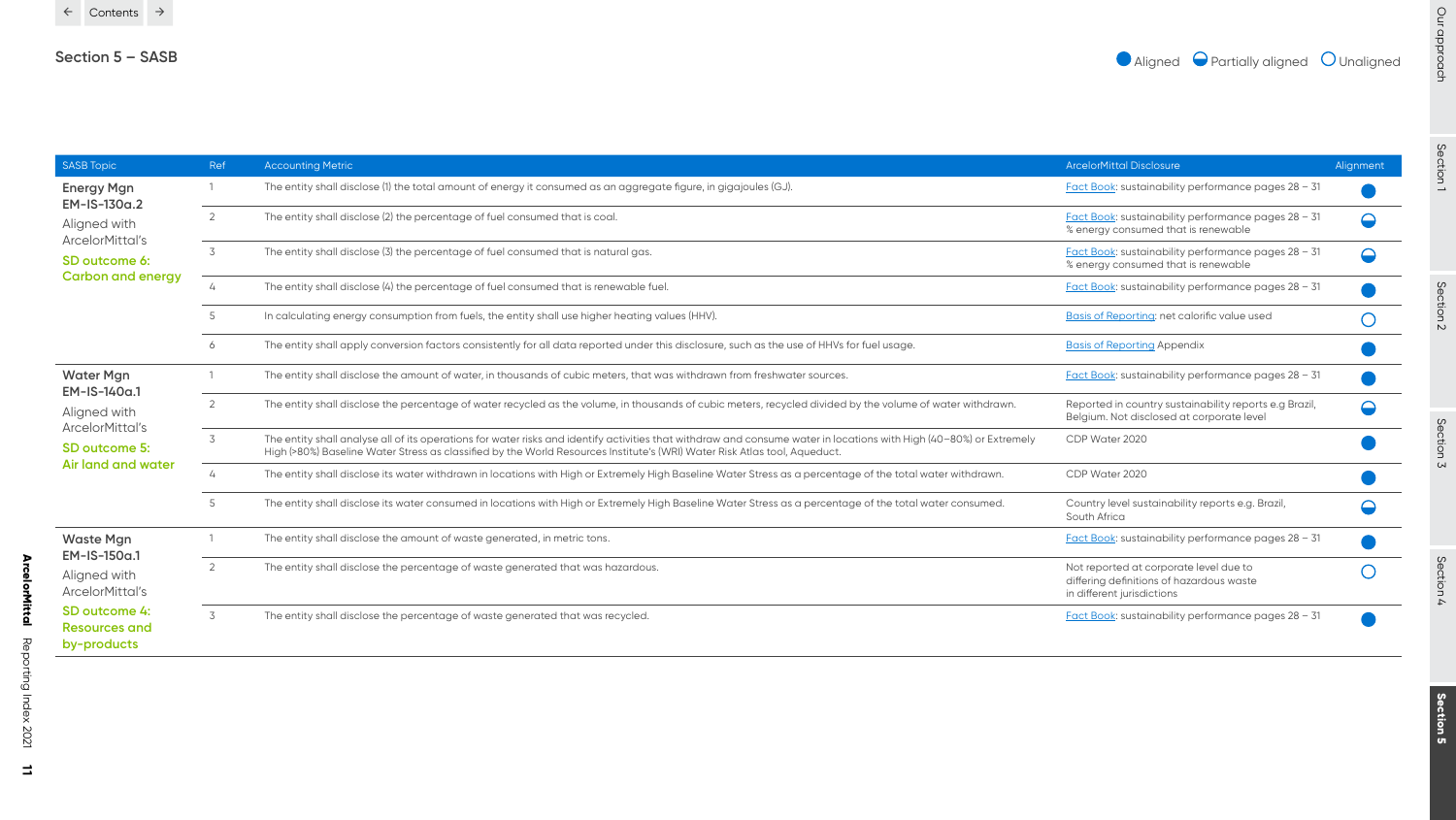| <b>SASB Topic</b>                       | Ref | <b>Accounting Metric</b>                                                                                                                                                                       | <b>ArcelorMittal Disclosure</b>                                                                         | Alignment |
|-----------------------------------------|-----|------------------------------------------------------------------------------------------------------------------------------------------------------------------------------------------------|---------------------------------------------------------------------------------------------------------|-----------|
| H&S EM-IS-320a.1                        |     | The entity shall disclose its total recordable incident rate (TRIR) for work-related injuries and illnesses.                                                                                   | Fact Book: sustainability performance pages 28 - 31                                                     |           |
| Aligned with<br>ArcelorMittal's         |     | The entity shall disclose its fatality rate for work-related fatalities.                                                                                                                       | Fact Book: sustainability performance pages 28 - 31                                                     |           |
| SD outcome 1:<br>People                 |     | The entity shall disclose its near miss frequency rate (NMFR) for work-related near misses.                                                                                                    | Potential severe injuries or fatalities (PSIFs):<br>Fact Book: sustainability performance pages 28 - 31 |           |
|                                         |     | Rates shall be calculated as: (statistic count × 200,000)/hours worked.                                                                                                                        | <b>Basis of Reporting: various used</b>                                                                 |           |
|                                         |     | The scope of disclosure includes work-related incidents only.                                                                                                                                  | <b>Basis of Reporting</b>                                                                               |           |
|                                         |     | The entity shall disclose the rates by each of the following employee categories: (1) employees, (2) contractors.                                                                              | <b>Fact Book:</b> sustainability performance pages $28 - 31$                                            |           |
|                                         |     | The scope of disclosure includes all employees regardless of employee location.                                                                                                                | <b>Basis of Reporting</b>                                                                               |           |
| <b>Supply Chain Mgn</b><br>EM-IS-430a.1 |     | The entity shall discuss its policies and procedures for managing environmental and social risks that may<br>affect sourcing that are present in its iron ore and/or coking coal supply chain. | <b>Integrated Annual Review pages 33, 49</b><br>Code of Responsible Sourcing                            |           |
| Aligned with<br>ArcelorMittal's         |     | If audits are discussed, the entity may indicate whether audits are internal (first party), independent<br>(third party), or administered by peers (e.g., trade organizations).                | Integrated Annual Review pages 32 - 33                                                                  |           |
|                                         |     |                                                                                                                                                                                                |                                                                                                         |           |

| H&S EM-IS-320a.1                        |     | The entity shall disclose its total recordable incident rate (TRIR) for work-related injuries and illnesses.                                                                                   | Fact Book: sustainability performance pages $28 - 31$                                                   |
|-----------------------------------------|-----|------------------------------------------------------------------------------------------------------------------------------------------------------------------------------------------------|---------------------------------------------------------------------------------------------------------|
| Aligned with<br>ArcelorMittal's         | 2   | The entity shall disclose its fatality rate for work-related fatalities.                                                                                                                       | Fact Book: sustainability performance pages 28 - 31                                                     |
| SD outcome 1:<br>People                 |     | The entity shall disclose its near miss frequency rate (NMFR) for work-related near misses.                                                                                                    | Potential severe injuries or fatalities (PSIFs):<br>Fact Book: sustainability performance pages 28 - 31 |
|                                         |     | Rates shall be calculated as: (statistic count × 200,000)/hours worked.                                                                                                                        | <b>Basis of Reporting: various used</b>                                                                 |
|                                         |     | The scope of disclosure includes work-related incidents only.                                                                                                                                  | <b>Basis of Reporting</b>                                                                               |
|                                         |     | The entity shall disclose the rates by each of the following employee categories: (1) employees, (2) contractors.                                                                              | Fact Book: sustainability performance pages $28 - 31$                                                   |
|                                         |     | The scope of disclosure includes all employees regardless of employee location.                                                                                                                | <b>Basis of Reporting</b>                                                                               |
| <b>Supply Chain Mgn</b><br>EM-IS-430a.1 |     | The entity shall discuss its policies and procedures for managing environmental and social risks that may<br>affect sourcing that are present in its iron ore and/or coking coal supply chain. | Integrated Annual Review pages 33, 49<br>Code of Responsible Sourcing                                   |
| Aligned with<br>ArcelorMittal's         |     | If audits are discussed, the entity may indicate whether audits are internal (first party), independent<br>(third party), or administered by peers (e.g., trade organizations).                | Integrated Annual Review pages 32 - 33                                                                  |
| SD outcome 7:<br><b>Supply chains</b>   |     |                                                                                                                                                                                                |                                                                                                         |
| <b>SASB Topic</b>                       | Ref | <b>Accounting Metric</b>                                                                                                                                                                       | <b>AM Disclosure</b><br>Alignment                                                                       |
|                                         |     | Raw steel production, percentage from (1) BOF processes, (2) EAF.                                                                                                                              | <b>Climate Action Report 2</b><br>Form 20-F page 88                                                     |
|                                         |     | Total iron ore production.                                                                                                                                                                     | Fact Book: sustainability performance pages 21 - 27                                                     |
|                                         |     |                                                                                                                                                                                                |                                                                                                         |

Total coking coal production. [Fact Book: sustainability performance](https://corporate-media.arcelormittal.com/media/vrtbb3jj/arcelor-mittal-fact-book-2021.pdf) pages 21 – 27